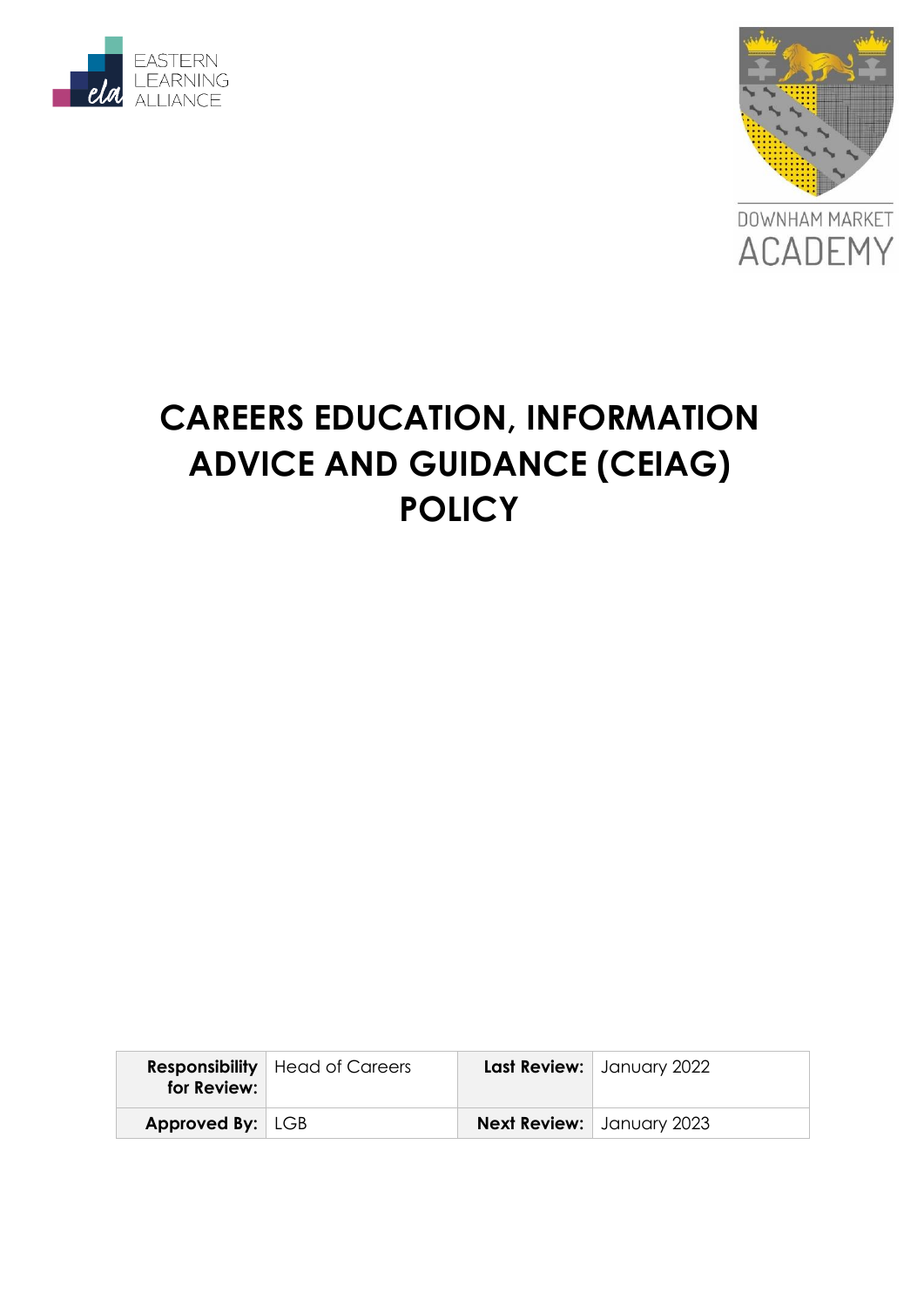# **Careers Education, Information Advice and Guidance Policy**

# **Contents**

# **Rationale**

CEIAG makes a major contribution in preparing young people for the opportunities, responsibilities, and experiences of life, in order to help them make a successful transition to adulthood.

High quality provision should include the following elements from the Gatsby Benchmarks:

- 1. A stable career programme
- 2. Learning from career and labour market information
- 3. Addressing the needs of each pupil
- 4. Linking curriculum learning to careers
- 5. Encounters with employers and employees
- 6. Experience of workplaces
- 7. Encounters with further and higher education
- 8. Personal careers guidance from a qualified adviser

The programme should also be regularly monitored, reviewed and evaluated using the Compass self-audit tool, feedback from students, staff, parents/carers and other stakeholders.

Good careers provision should support the wider agendas of attainment, achievement and participation in learning.

# **Aims**

Our aim is to help students, through careers work-related activities and employer interventions, to be able to: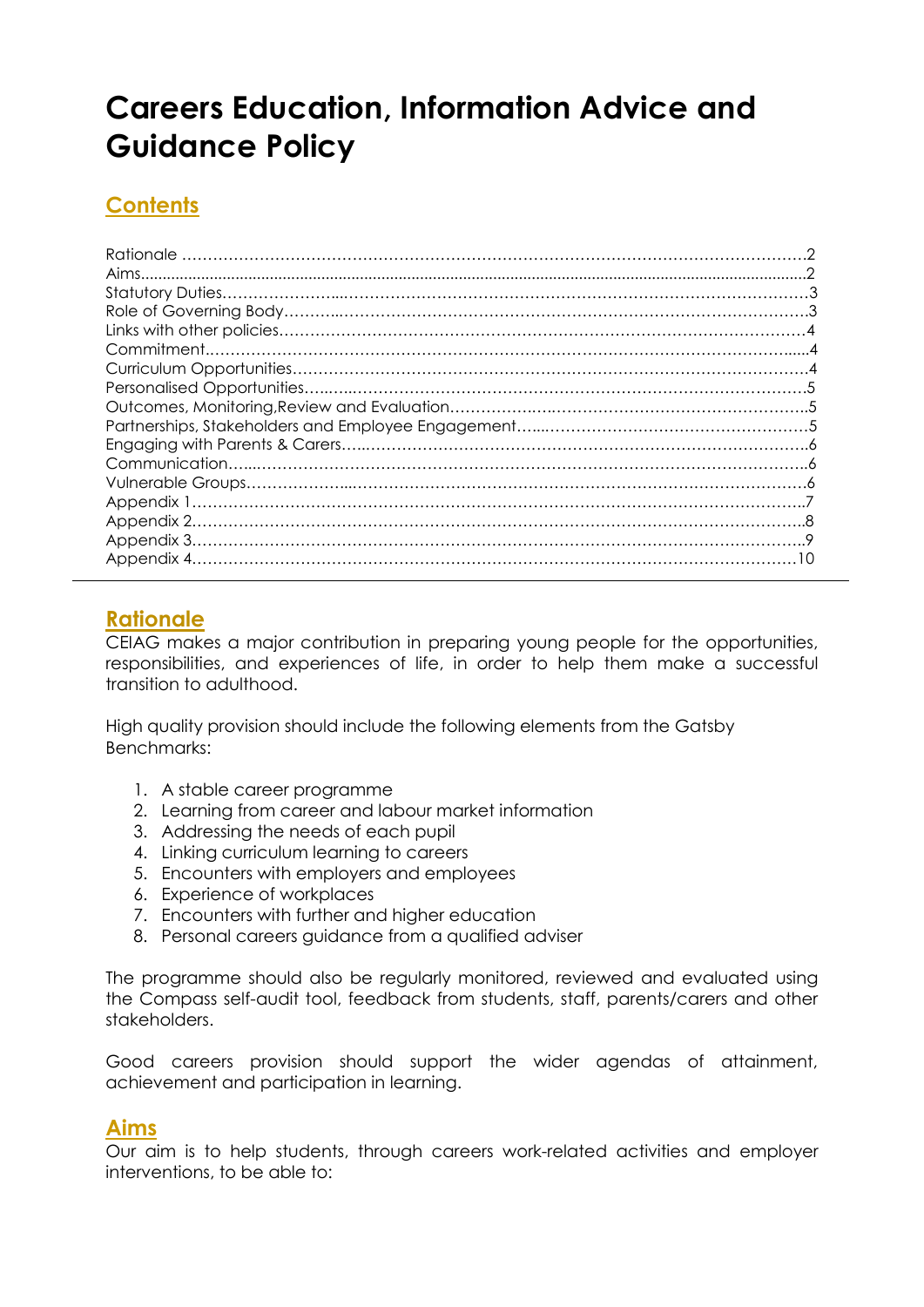- o Develop their understanding of themselves in relation to future learning and employment opportunities
- o Raise aspirations and increase motivation to enhance their opportunities
- o Learn and experience careers and the world of work
- o Develop their career management and employability skills
- o Not become NEET individuals (Not in Education Employment or Training)

# **Statutory Duties**

We will fulfil our statutory duties by:

- o Ensuring students have sufficient access to independent and impartial careers information. This will include support from a trained specialist in career guidance (qualified to at least Level 6 in a Career Guidance qualification) as well as a range of FE, HE and other training providers, employers and employer engagement providers.
- o Publishing the arrangements for training providers to access students on our website.
- o Publishing details of the careers programme that will be updated annually.
- o Appointing a Careers Leader with strategic responsibility and publishing contact details on the school website.

## **Role of the Governing Body**

In line with Section 42A of the Education Act 1997, the governing body must: -

- o Ensure all registered pupils of the school are provided with independent careers information and guidance from year 8 onwards.
- o Ensure careers information is presented in an impartial and unbiased manner
- o Ensure careers information includes the range of education of training options and apprenticeship opportunities
- o Ensure careers information and guidance promotes the best interest of the pupils to whom it is given
- o Provide clear advice and guidance to the Principal on which they can base a strategy
- o Ensure arrangements are in place to allow a range of education and training providers to access all pupils from year 8 onwards, to ensure students are aware of the routes available to them at transition.

All Governing bodies have a crucial role to play in connecting their school with the wider community of business and other professional people in order to enhance the education and career aspirations of pupils. The Governing body is encouraged to have a nominated individual who takes a strategic interest in careers education and guidance and encourages employer engagement, which may in turn potentially lead to employers providing new, skilled individuals to serve on the Governing body. The nominated individual from the Governing body should engage with their Careers & Enterprise Company Enterprise Adviser (where appointed), who can help the school to develop its careers programme and to broker relationships between employers and the school.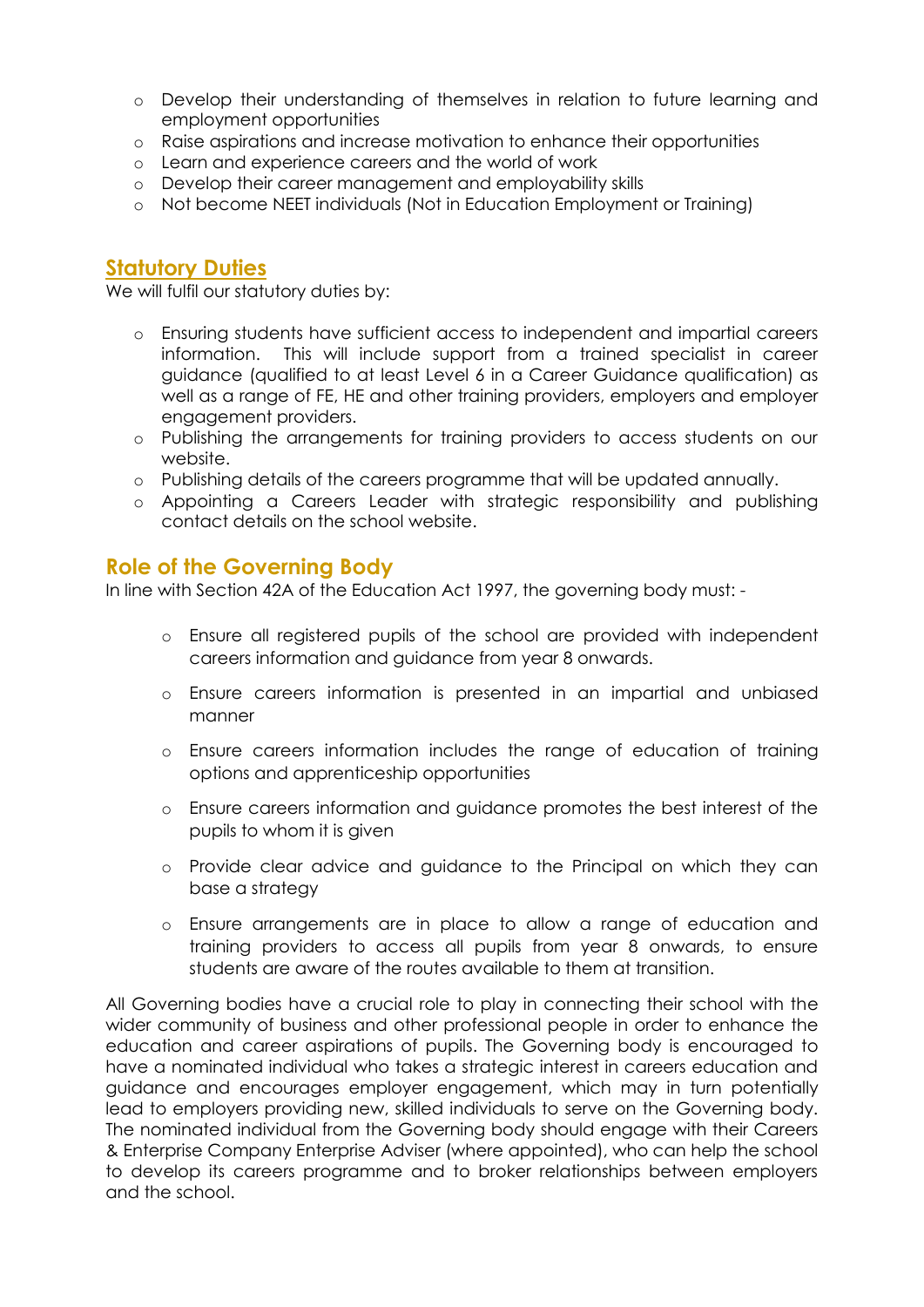# **Links with other policies**

The Careers Guidance Policy is linked to the following policies:

- o SEN/ Learning support policy
- o Equality and Diversity policy
- o School Improvement Plan
- o Safeguarding policy
- o Health & Safety policy

# **Commitment**

CEIAG is seen as playing an important role in motivating our students, promoting equality of opportunity and maximising their academic and personal achievement whilst at school and beyond and has a high priority at Downham Market Academy. We are committed to ensure every student receives maximum benefit from the programme of careers education activities and we do this by using a whole school approach involving parents, carers, external CEIAG providers, employers and any other agencies or individuals deemed appropriate.

#### o **Organisation, management and staffing**

The careers provision is managed on a day to day basis by the Head of Careers who reports directly to the Head Teacher who has the overall management of careers strategy through the school improvement plan. The Head of Careers develops links with PSHE to ensure careers elements are delivered through the programme to all year groups.

#### o **Staff development and CPD**

All opportunities for staff to take part in careers CPD are discussed at SLT level, with time allocation during INSET and in half termly staff training updates for careers and PSHE. External careers training opportunities are only offered with express agreement from the Head Teacher and at his discretion.

#### o **Resources**

An annual budget is set and agreed by SLT. The Head of Careers is the Budget Holder and all monetary requests are made by purchase order through the ELA Financial Procedures.

## **Curriculum Opportunities**

The curriculum includes planned learning, which is undertaken through:

- A planned scheme of work for Careers, Employability and Enterprise programme for Years 7 -11.
- Employer Engagement and Work-Related Learning for Years 7 -11
- The Careers, Employability and Enterprise learning curriculum (see Appendix 4) should meet the following learning outcomes:
	- o **Developing themselves through career and work-related learning education**
		- Self-awareness
		- Self-determination
		- Self-improvement as a learner
	- o **Learning about careers and the world of work**
		- **Exploring careers and career development**
		- **Investigating work and working life**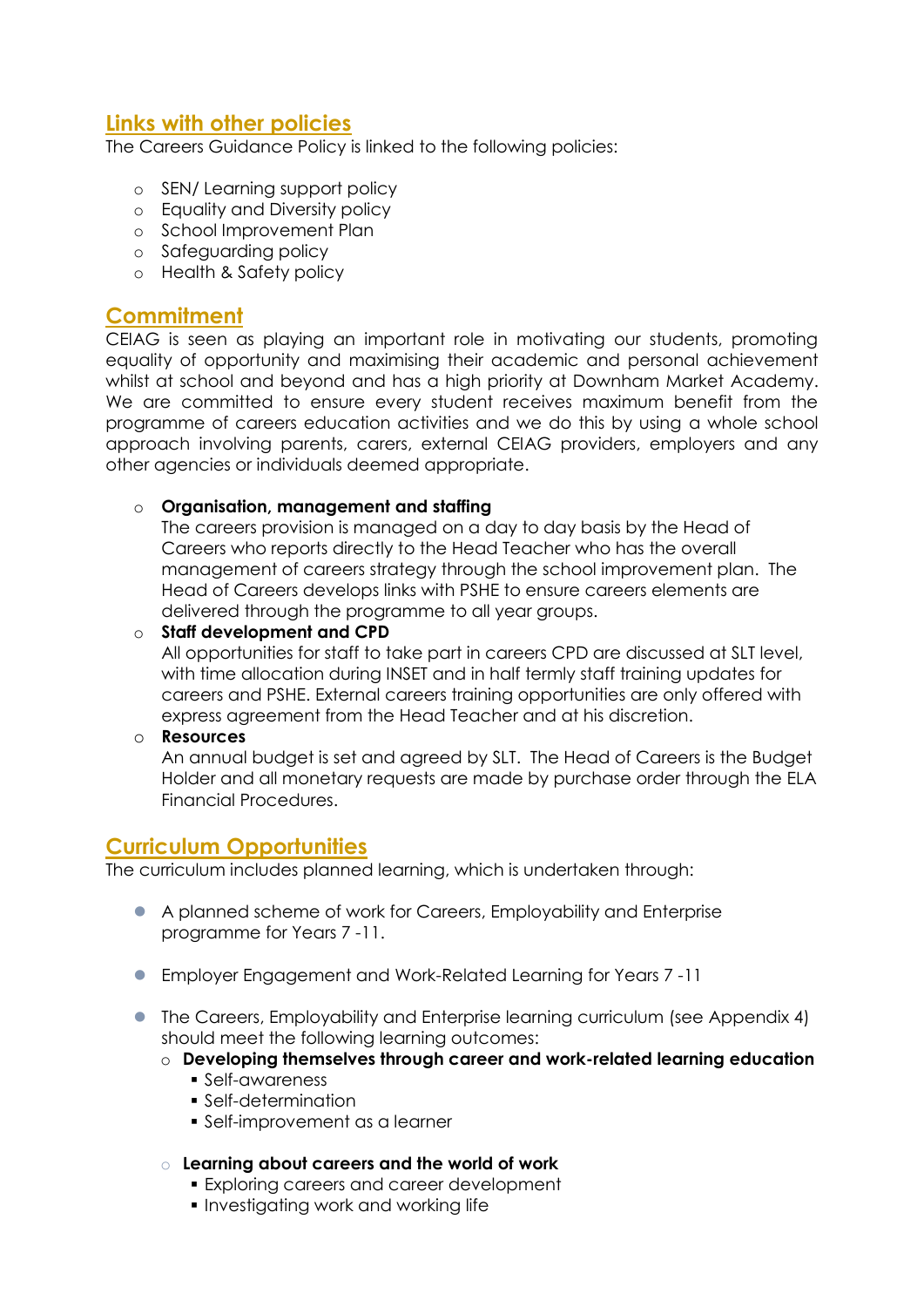- Understanding business and industry
- **Investigating jobs and labour market information**
- Valuing equality of opportunity and diversity
- **Example 20 Fearning about safe working practices and environments**

#### Developing career management and employability skills

- Making the most of guidance and support
- Preparing for employability
- Showing initiative and enterprise
- Developing personal financial capability
- **I** Identifying choices and opportunities
- Planning and deciding
- **Handling applications and interviews**
- Managing changes and transitions

*(Taken from the CDI Careers, Employability and Enterprise framework 2018)*

# **Personalised Opportunities**

- o **Access to a qualified specialist source of impartial careers guidance.** The guidance adviser should maintain their own CPD and ideally be a member of a professional body such as The Careers Development Institute (CDI).
- o **Access to individual information and advice for Years 8 -11 at key transition points through** internal staff, external visitors, mentors, and through email, telephone, webchat and forums via websites such as [www.thesource.me.uk,](http://www.thesource.me.uk/) [National Careers Service](https://nationalcareersservice.direct.gov.uk/) [,icanbea](https://www.icanbea.org.uk/) and [Amazing Apprenticeships](https://amazingapprenticeships.com/)

## **Outcomes, Monitoring, Review and Evaluation**

Monitoring, reviewing and evaluating the careers programme is the responsibility of the Head of Careers and is carried out in order to ensure that quality and consistency of the careers programme is maintained throughout the whole school. The outcomes are measured against the Gatsby Benchmarks and the CDI (Careers Development Institute) Framework so ensuring continuous improvement. The methods of measuring these outcomes can include parent and student surveys, staff feedback, destination data analysis and completing Compass (Gatsby Benchmarking tool).

## **Partnerships, Stakeholders and Employer Engagement**

At DMA we work in partnership with the following agencies:

- o County Council in respect of their provision of Destination Data and their Transition Team in provided specialised support for a targeted group of students.
- o University of East Anglia NEACO provision for years 9-13.
- o As an Opportunity Area we are allocated an Enterprise Co-ordinator and Enterprise Advisor who we work with in conjunction with local employers to ensure that our students achieve the expected employer engagement.
- o The Skills Service provide a brokerage role between businesses, education and training providers in order to facilitate student experiences.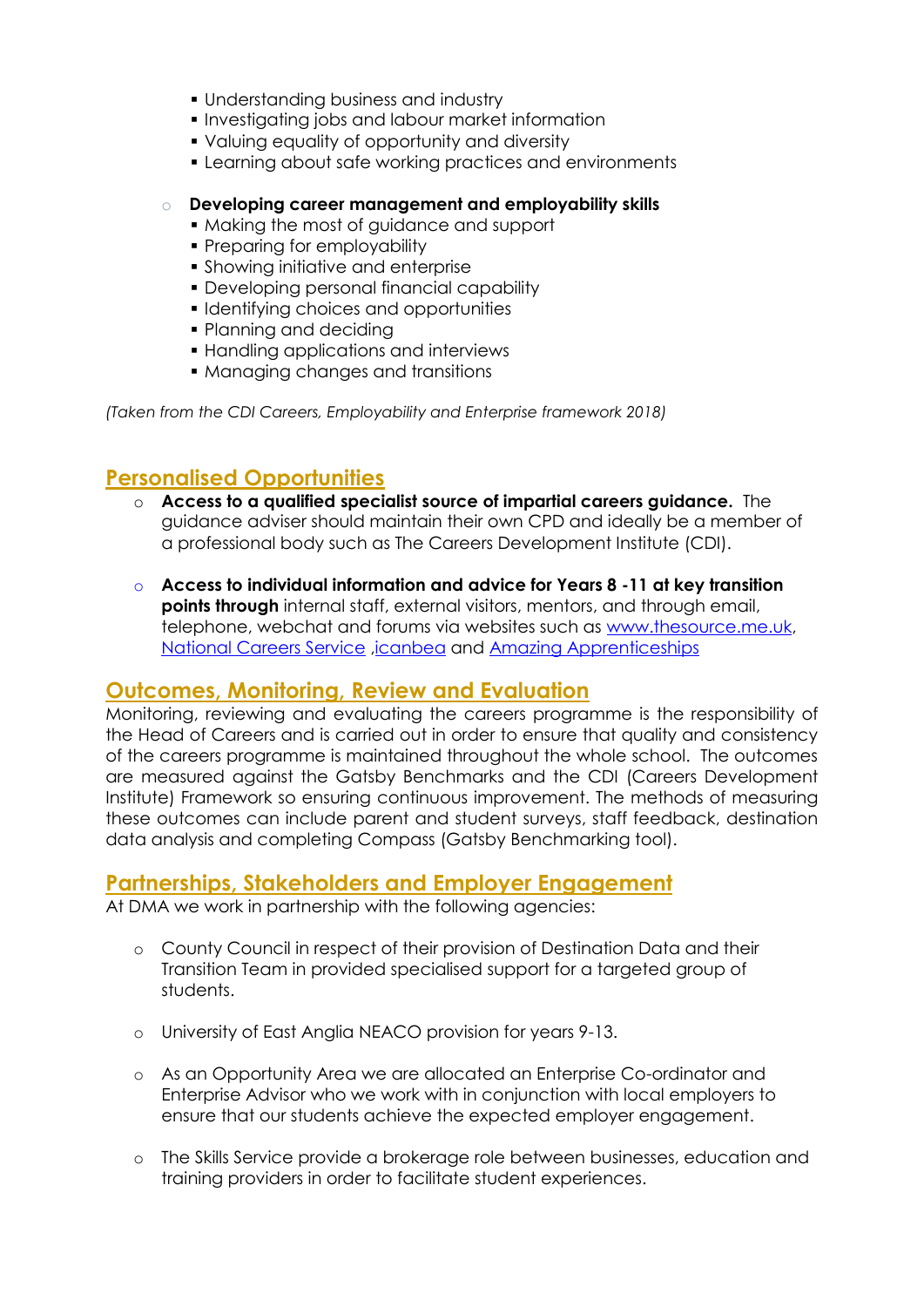- o Further and Higher education providers in order to explore student's aspirations when leaving DMA and providing up to date information of their offer, as well as off site experiences and taster days.
- o Training providers who can offer specialist information to students ie. Futures First, Form the Future and Young Enterprise.
- o Local companies and businesses
- o The local Job Centre in order to provide LMI information and support

## **Engaging with Parents/Carers**

At DMA we recognise that parents and carers can have the most important influence on a young person's career choices. We understand the importance of involving parents and carers in specific discussions to ensure that the best possible outcomes can be secured. Our website has a section for parents and carers, which has all up to date information from work experience opportunities to post 16 information. All careers information is sent out via Edulink to all parents as deemed necessary. Heads of Year and SLT are always available at parent's evenings to also respond to any concerns and queries that parents or carers may have and online appointments are available on request.

## **Communication**

Students receiving individual emails of necessary information via the school email system and have year group Personal Development Teams where key information is recorded and saved. The Head of Careers networks through the Enterprise Coordinator in order to communicate with local businesses and other partners, as well as engaging via the telephone and face-to-face at regular business network events or careers fairs. Through the Access Policy Statement, all businesses and education providers are able to approach the school in order to inform students about all pathways that are available to them. All information is placed on the DMA website.

## **Vulnerable Groups**

Some students, who are deemed to have additional needs, will be identified by DMA and each case will be supported to access the careers provision as required. The Head of Careers will work with the SENCo and APU Manager to determine what the needs are to ensure that a tailored provision is supportive and effective to the individual.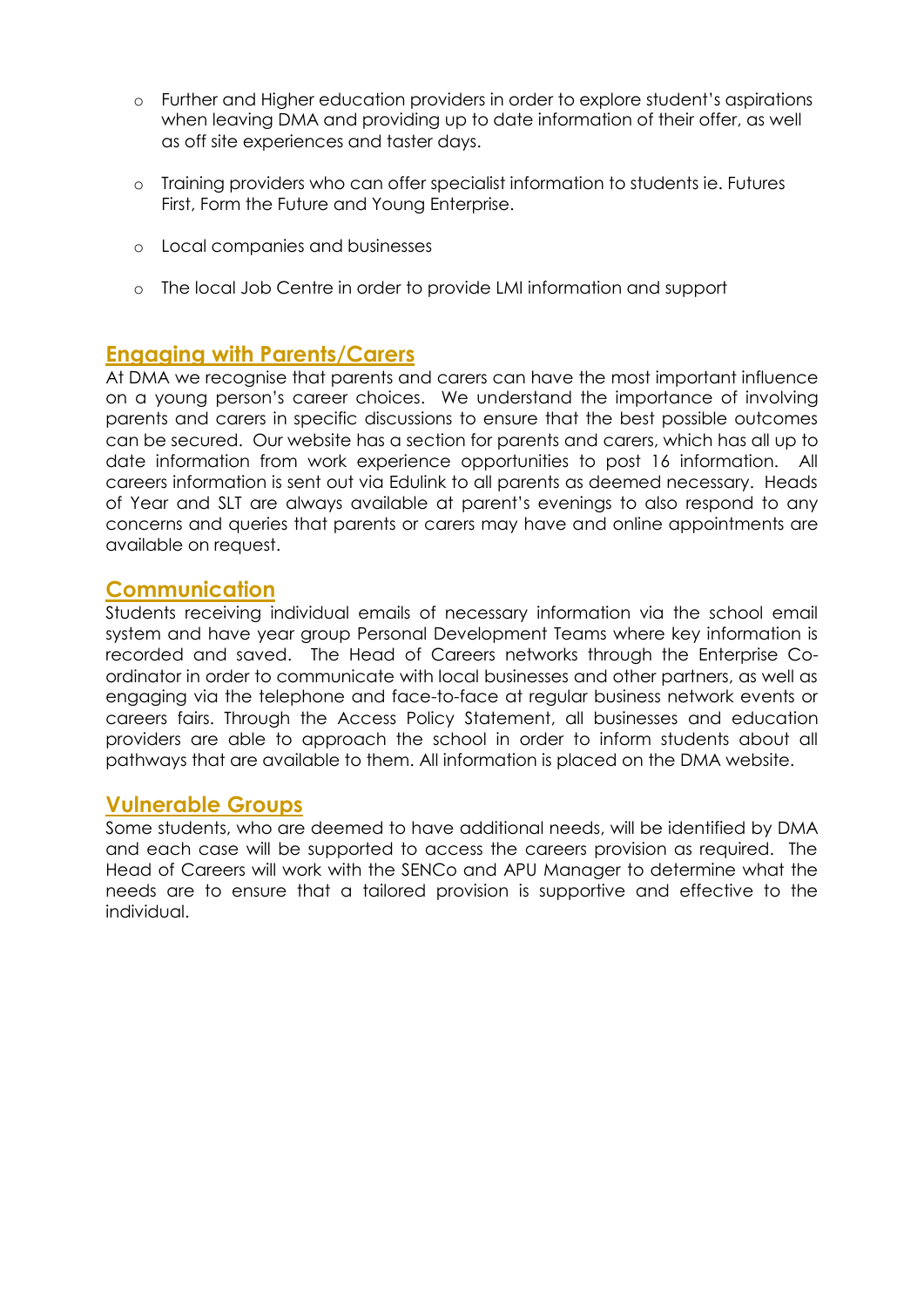#### **APPENDIX 1 | Definitions of terms used in this policy**

#### **Government Definition**

*"Careers guidance refers to services and activities, intended to assist individuals of any age and at any point throughout their lives, to make education, training and occupational choices and to manage their careers. The activities may take place on an individual or group basis and may be face-to-face or at a distance (including help*  lines and web based services). They include careers information provision, assessment *and self-assessment tools, counselling interviews, careers education programmes, taster programmes, work search programmes and transition services."*

*(*Department of Education. *Statutory Guidance: The duty to secure independent and impartial careers guidance for young people in schools*: March 2013)

#### **For purposes of planning a service, it might still be helpful to think of provision in these areas***.*

- o **Careers Education** planned progressive provision by learning providers for all young people that enables them to learn about careers, learning and work so that they can manage their development, make life choices and decisions that will benefit their own personal and economic well being.
- o **Work Related Learning** a series of opportunities and experiences for learners to develop knowledge and understanding of work and enterprise, to develop skills for enterprise and employability and to learn through direct experiences of work and enterprise.
- o **Employer Engagement** a range of activities involving employers, both in and out of a school setting, that enable students to develop skills for employability and understand more about the world of work or a particular sector. This could include work experience, workplace visits, employer visits, mentoring, enterprise days
- o **Personal Career Guidance –** delivered by a specialist and qualified careers guidance practitioner that assists young people make educational, training and occupational choices and manage their careers. This would usually be in a 1:1 interview but may take place in small groups.

#### o **Information, Advice and Guidance (IAG)**

IAG can be delivered by a number of people in and out of the school environment – for example:- careers leaders, tutors, teachers, house managers, external visitors or agencies and employers. Some of these people may be trained in career guidance, whilst others may be giving information and advice that may or may not be up to date or impartial.

- o **Independent** is defined as external to the school. External sources of careers guidance and inspiration could include employer visits, mentoring, careers fairs, website, telephone and helpline access. Taken together, these external sources could include information on the range of education and training options, including apprenticeships.
- o **Impartial** is defined as showing no bias or favouritism towards a particular education or work option or particular provider.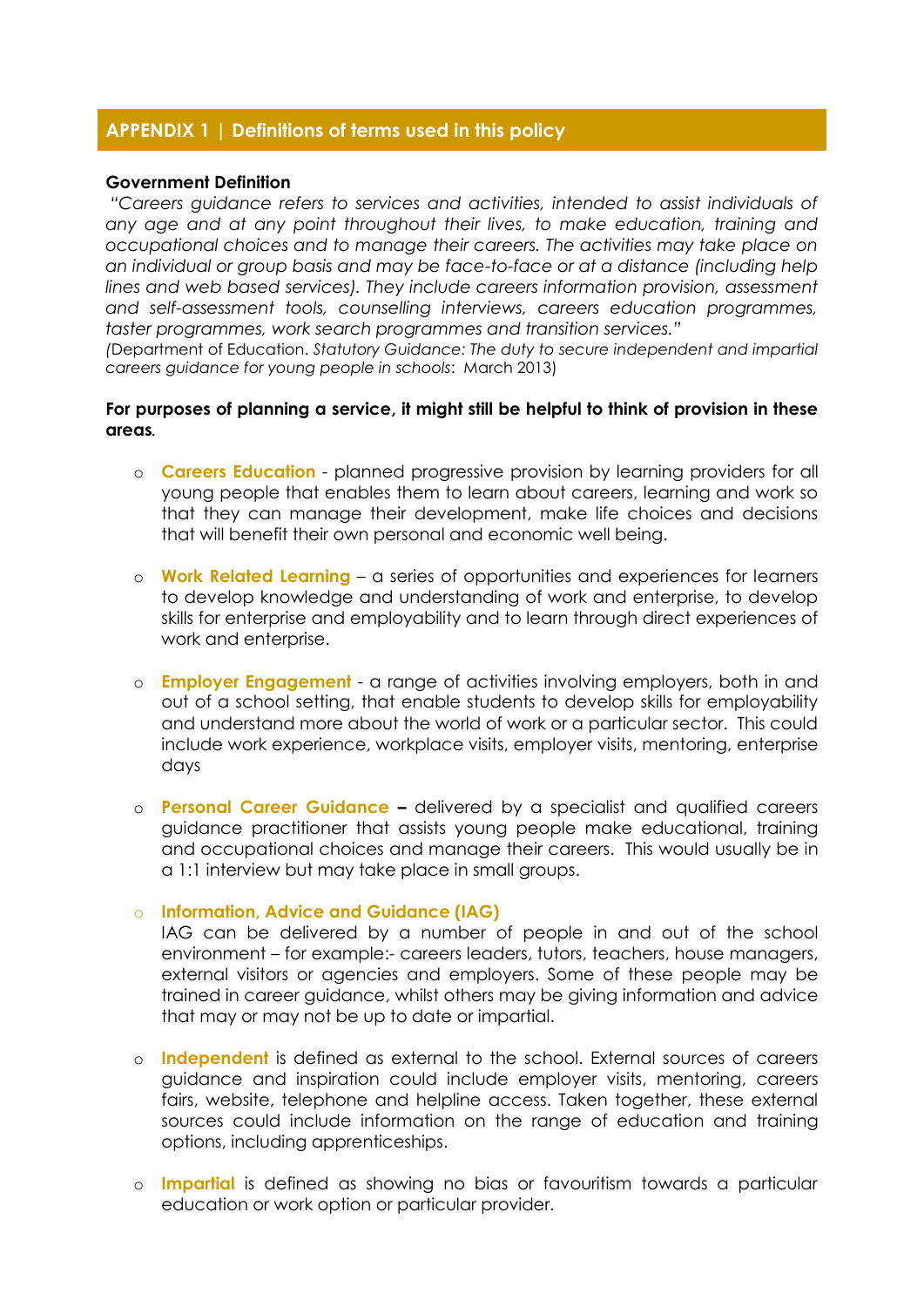# **APPENDIX 2 | Learners' Entitlement**

#### **Your Careers, Employability and Enterprise programme will help you to:**

- o Understand yourself, your interests, likes and dislikes, what you are good at and how this affects the choices you make
- o Find out about different courses, what qualifications you might need and what opportunities there might be
- o Develop the skills you may need for working life
- o Make realistic, but ambitious, choices about courses and jobs
- o Develop a plan of action for the future
- o Understand the different routes after Year 11 including training, further and higher education, apprenticeships and jobs
- o Be able to make effective applications for apprenticeships, jobs, training and further and higher education
- o Develop your interview skills
- o Improve your confidence

#### **You will receive:**

- o Careers lessons during PSHE, activities or opportunities
- o Access to a dedicated Careers professional based on the school site
- o Guided tutor time
- o Access to the career information resources via a range of media
- o Guidance interviews from a trained specialist if your needs can't be met by staff in school
- o A range of experiences of work and opportunities to meet employers inside and outside of the classroom
- o Other subject lessons linked to Careers, Employability and Enterprise.

#### **You can expect to be:**

- o Treated equally with others
- o Given careers information and advice that is up to date and impartial
- o Treated with respect by visitors to the school who are part of the Careers, Employability and Enterprise programme
- o Given extra help if you have additional / special needs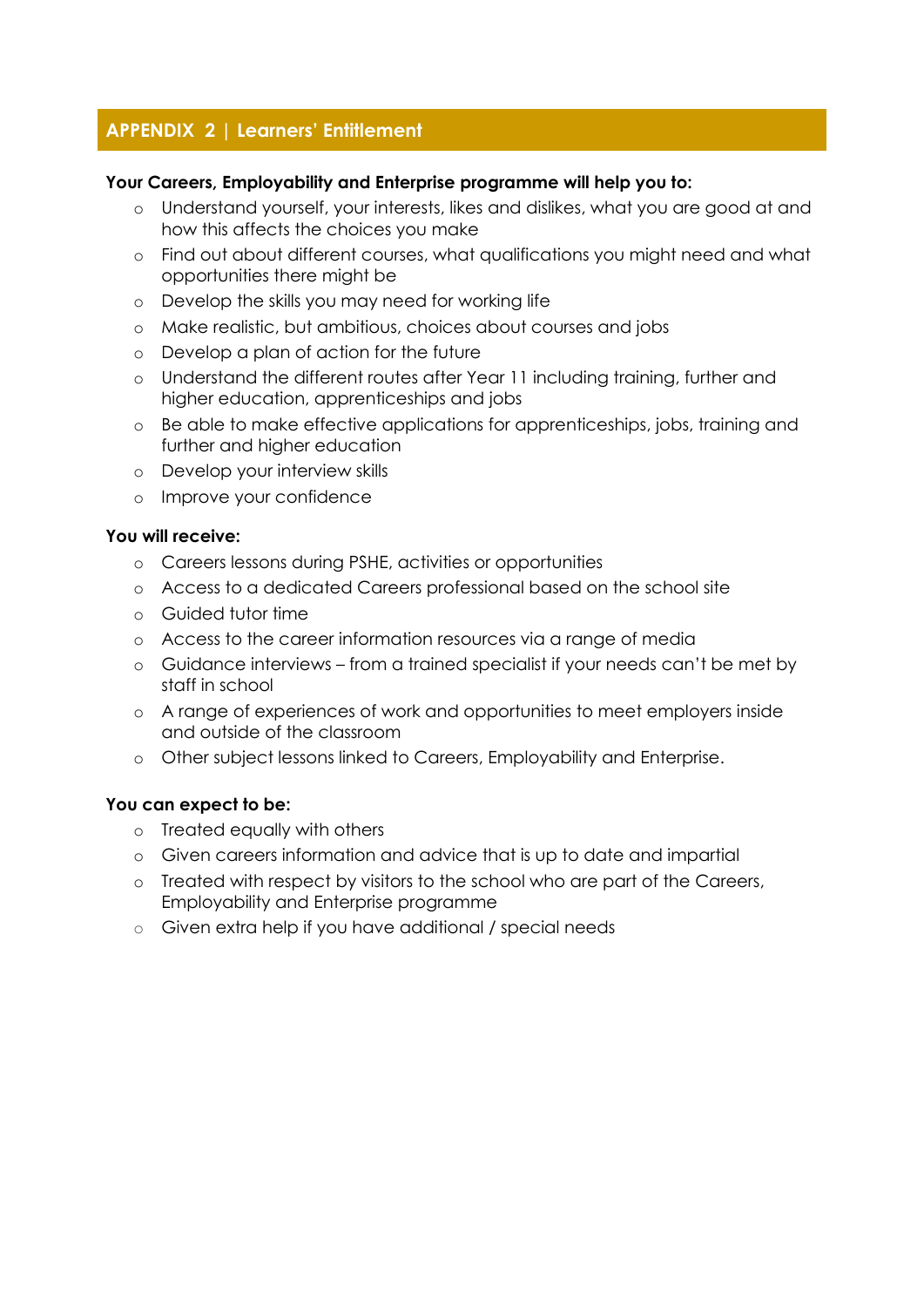# **APPENDIX 3 | The Gatsby Benchmarks**

The Gatsby Foundation commissioned Sir John Holman, a Professor of Chemistry at the University of York, senior education adviser and former headteacher, to investigate what good career guidance in England should be like. His report identified eight benchmarks that schools should work towards to improve and deliver high quality CEIAG provision. These benchmarks have been widely adopted as an indication of quality careers guidance.

| <b>A STABLE CAREERS</b><br>PROGRAMME                                          | Every school and college should have an embedded programme<br>of career education and guidance that is known and understood<br>by students, parents, teachers, governors and employers.                                                                                                                                                                                                                       |
|-------------------------------------------------------------------------------|---------------------------------------------------------------------------------------------------------------------------------------------------------------------------------------------------------------------------------------------------------------------------------------------------------------------------------------------------------------------------------------------------------------|
| <b>LEARNING FROM</b><br><b>CAREER AND LABOUR</b><br><b>MARKET INFORMATION</b> | Every student, and their parents, should have access to good<br>quality information about future study options and labour market<br>opportunities. They will need the support of an informed adviser<br>to make best use of available information.                                                                                                                                                            |
| <b>ADDRESSING THE</b><br><b>NEEDS OF EACH</b><br><b>STUDENT</b>               | Students have different career guidance needs at different stages.<br>Opportunities for advice and support need to be tailored to the<br>needs of each student. A school's careers programme should<br>embed equality and diversity considerations throughout.                                                                                                                                                |
| LINKING CURRICULUM<br><b>LEARNING TO CAREERS</b>                              | All teachers should link curriculum learning with careers.<br>STEM subject teachers should highlight the relevance of<br>STEM subjects for a wide range of future career paths.                                                                                                                                                                                                                               |
| <b>ENCOUNTERS</b><br>WITH EMPLOYERS<br><b>AND EMPLOYEES</b>                   | Every student should have multiple opportunities to learn<br>from employers about work, employment and the skills that<br>are valued in the workplace. This can be through a range of<br>enrichment activities including visiting speakers, mentoring<br>and enterprise schemes.                                                                                                                              |
| <b>EXPERIENCES</b><br>OF WORKPLACES                                           | Every student should have first-hand experiences of the<br>workplace through work visits, work shadowing and/or work<br>experience to help their exploration of career opportunities,<br>and expand their networks.                                                                                                                                                                                           |
| <b>ENCOUNTERS</b><br>WITH FURTHER AND<br><b>HIGHER EDUCATION</b>              | All students should understand the full range of learning<br>opportunities that are available to them. This includes both<br>academic and vocational routes and learning in schools,<br>colleges, universities and in the workplace.                                                                                                                                                                          |
| PERSONAL<br><b>GUIDANCE</b>                                                   | Every student should have opportunities for guidance<br>interviews with a career adviser, who could be internal<br>(a member of school staff) or external, provided they<br>are trained to an appropriate level. These should be available<br>whenever significant study or career choices are being made.<br>They should be expected for all students but should be timed<br>to meet their individual needs. |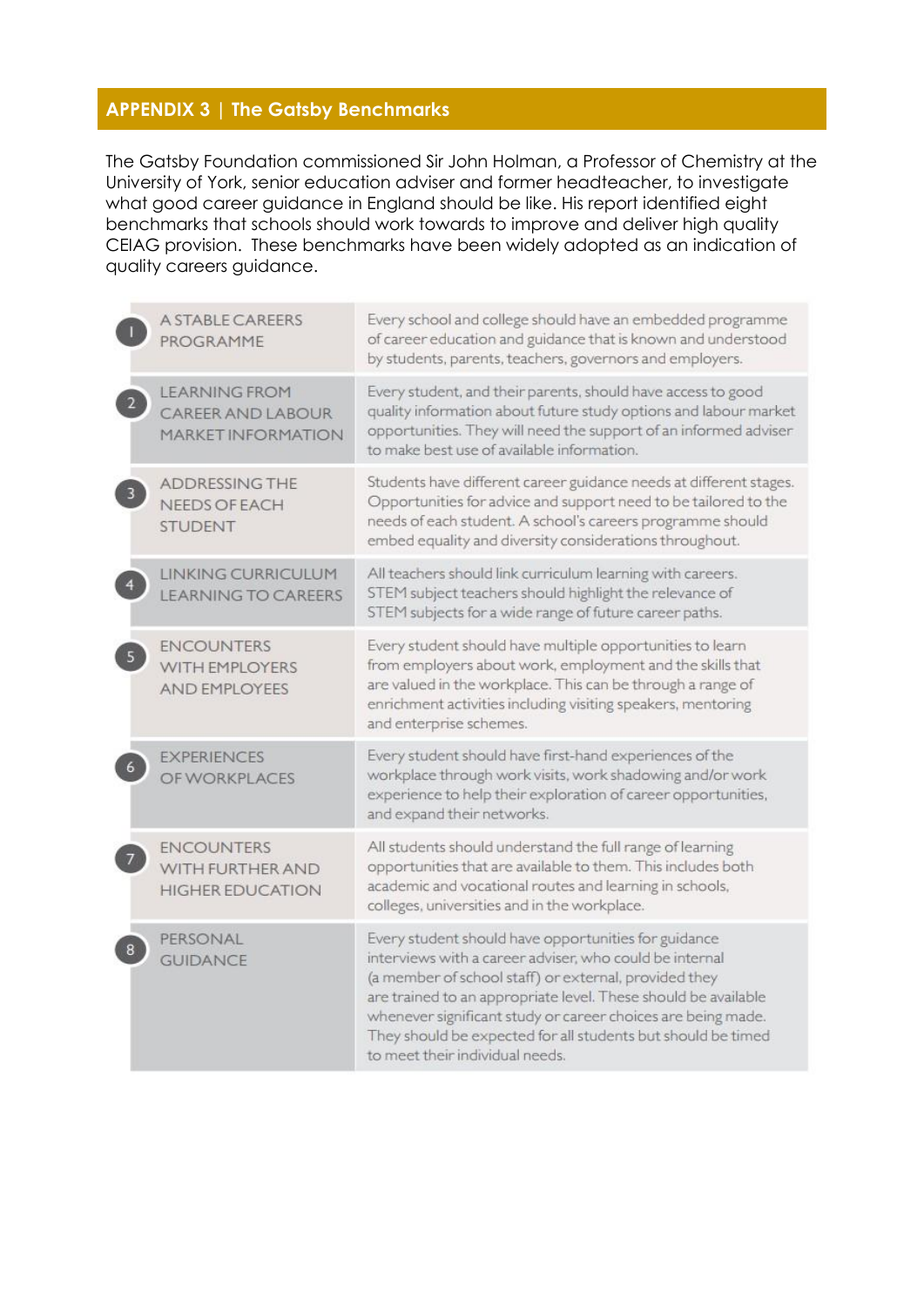# **APPENDIX 4 | THE CDI Framework for Careers, Employability and Enterprise Learning (2018)**

*The Careers Development Institute (CDI) has developed this framework to use for planning learning outcomes for developing careers provision.*

**A. Developing yourself through career and work-related learning education**

| <b>Elements of</b><br>learning                                               | KS3                                                                                                                                                                                     | KS4                                                                                                                                                                                                |
|------------------------------------------------------------------------------|-----------------------------------------------------------------------------------------------------------------------------------------------------------------------------------------|----------------------------------------------------------------------------------------------------------------------------------------------------------------------------------------------------|
| <b>B3.</b><br>Understanding<br>business and<br>industry                      | Give examples of different business organisational structures                                                                                                                           | Explain different types of business organisational structures, how<br>they operate and how they measure success                                                                                    |
| <b>B4.</b><br><b>Investigating jobs</b><br>and labour market<br>information  | Be aware of what labour market information (LMI) is and how it<br>can be useful to you                                                                                                  | Be able to find relevant labour market information (LMI) and know<br>how to use it in your career planning                                                                                         |
| <b>B5.</b><br>Valuing equality,<br>diversity and<br>inclusion                | Identify how to stand up to stereotyping and discrimination that<br>is damaging to you and those around you                                                                             | Recognise and challenge stereotyping, discrimination and other<br>barriers to equality, diversity and inclusion and know your rights<br>and responsibilities in relation to these issues           |
| <b>B6.</b><br>Learning about safe<br>working practices<br>and environments   | Be aware of the laws and by-laws relating to young people's<br>permitted hours and types of employment; and know how to<br>minimise health and safety risks to you and those around you | Be are of your responsibilities and rights as a student, trainee or<br>employee for staying healthy and following safe working<br>practices                                                        |
| C1.<br>Making the most of<br>careers.<br>information, advice<br>and guidance | Identify your personal networks of support, including how to<br>access and make the most of impartial face-to-face and digital<br>careers information, advice and guidance service      | Build your personal networks of support including how to access<br>and make the most of a wide range of impartial face-to-face<br>and digital careers information, advice and guidance services    |
| $C2$ .<br><b>Preparing for</b><br>employability                              | Recognise the qualities and skills you have demonstrated both in<br>and out of school that will help to make you employable                                                             | Show how you are developing the qualities and skills which will<br>help you to improve your employability                                                                                          |
| C3.<br><b>Showing initiative</b><br>and enterprise                           | Recognise when you are using qualities and skills that<br>entrepreneurs demonstrate                                                                                                     | Show that you can be enterprising in the way you learn, work and<br>manage your career                                                                                                             |
| C4.<br>Developing<br>personal financial<br>capability                        | Show that you can manage a personal budget and contribute<br>to household and school budgets                                                                                            | Show that you can manage financial issues related to your<br>education, training and employment choices including knowing<br>how to access sources of financial support that may be open to<br>you |